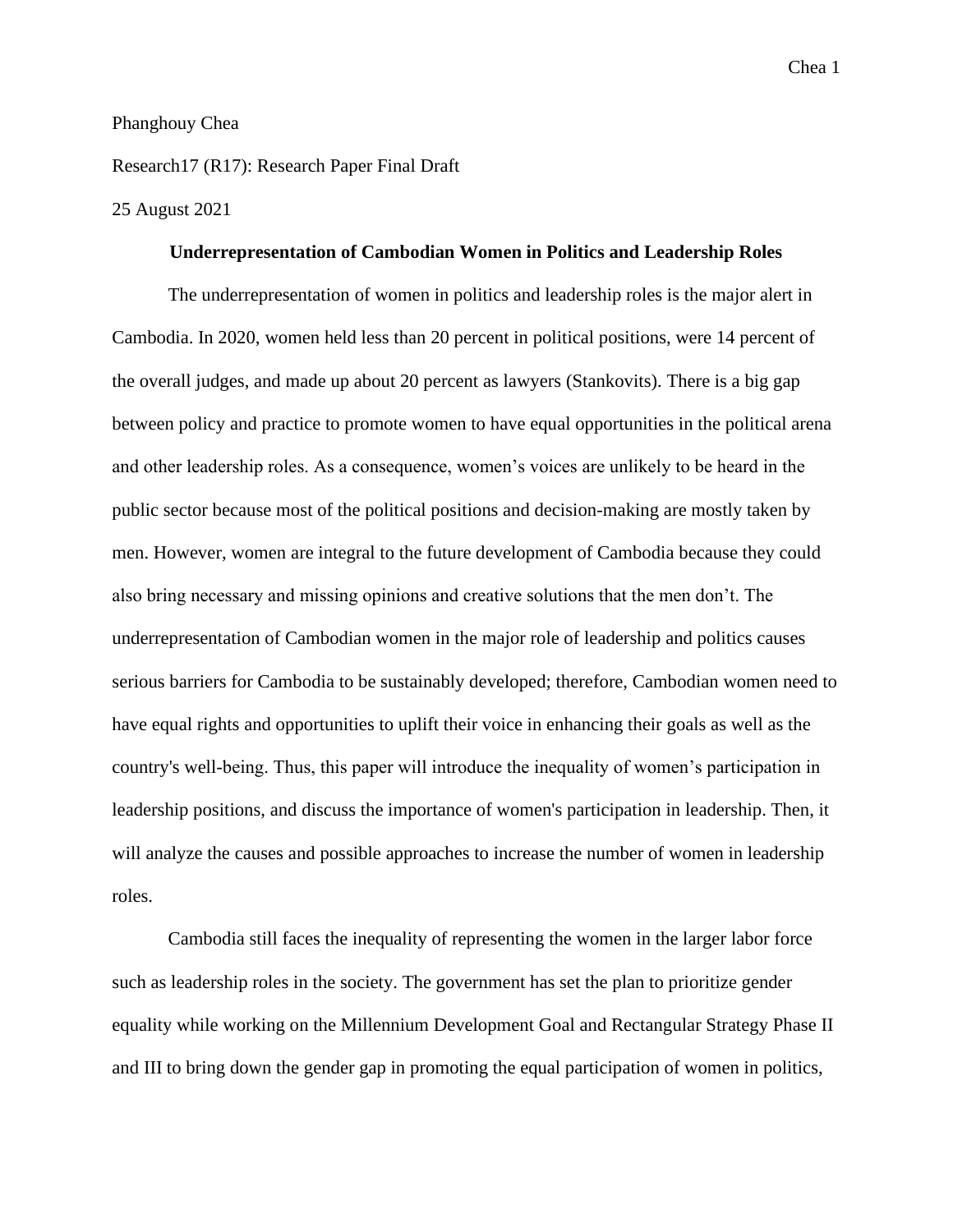economics, education, and society (Dim 229). However, Cambodia is still in slow progress to meet these goals. According to a report by the National Cambodian Human Rights Organization (LICADHO), Cambodian women don't have access to the long-standing and well-established networking that could be found in the neighboring countries: Thailand and the Philippines (10). Consequently, compared to those neighboring countries the number of women involved in society is still low (Dim 229). This situation shows that there is a slight chance that women can be involved in any public decision-making because they were abandoned by the public sector and didn't have access to the networking to share their voices and thoughts.

The statistics that show how many women are involved in politics might be shocking to those who have not known Cambodia before. According to Voice of America Khmer Service (VOA Khmer), there were only 25 women out of the overall population who worked in the National Assembly which was equal to 20 percent of the legislature in 2015 (Kimseng). This proportion did not improve for a decade because there was already 19 percent since 2003 (Kimseng). According to data shown in the National Institute of Statistics (NIS), "Women held 7 percent of minister positions in 2008, slightly increasing to 11 percent in 2013 and 2016 while women in secretaries of state positions increased from 8 percent in 2008 to 20 percent in 2013 and 19 percent in 2016" (59). The data above clearly shows the proportion of women involved in politics was hard to increase over time, but at the same time, the rate also decreased which was a disadvantage to women participating as governors. More surprisingly, there was only one woman in the provincial governor position in 2017 (63). Moreover, only 26 out of 150 deputy governors were women, and only 7 out of 197 district governors were women (63). Those were the most recent statistics showing the proportion of women participating in politics over time, and there are not many changes to this recently. Based on the data, Cambodia is struggling to meet the

Chea 2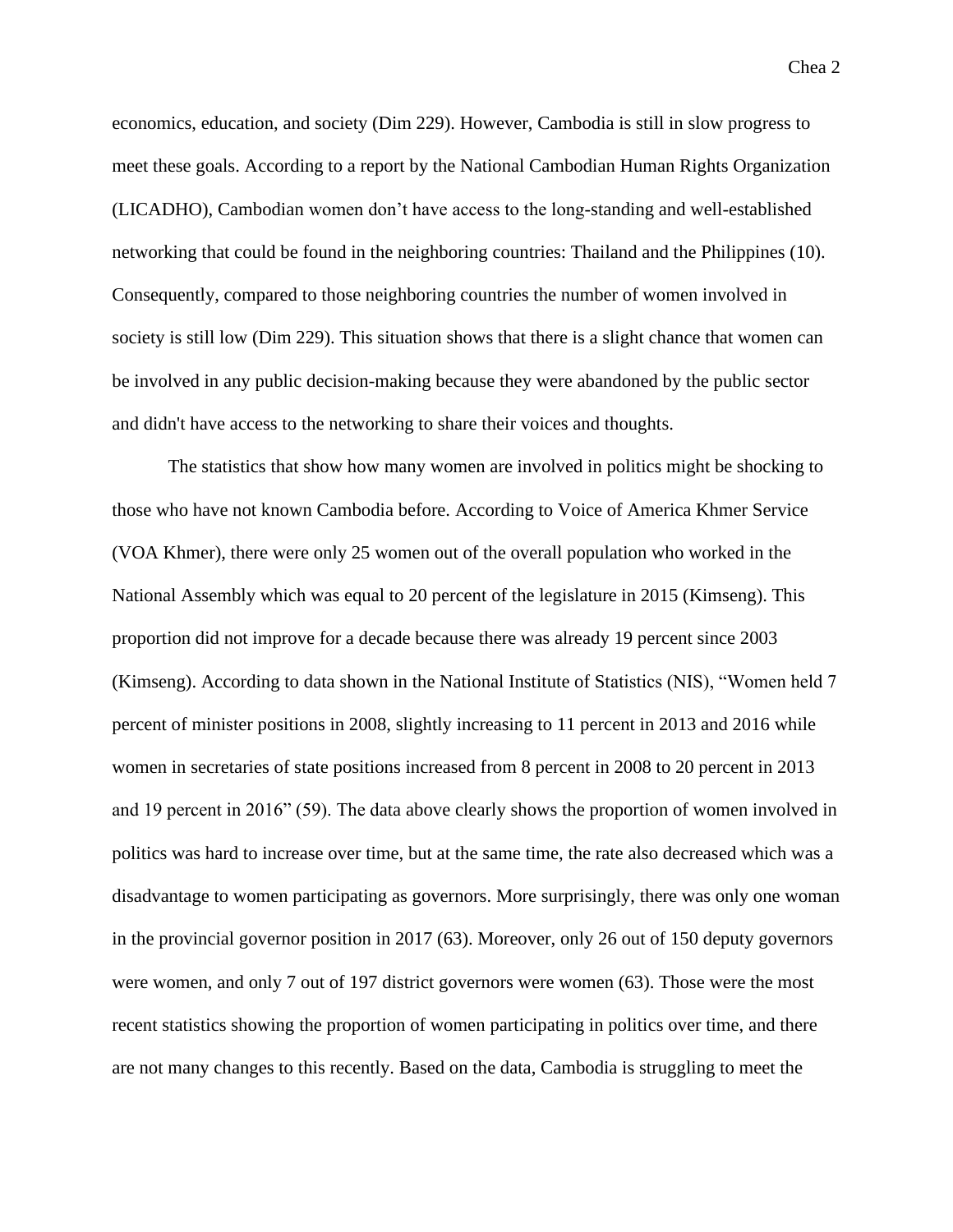expectations to increase substantially the number of women in the legislature and other political positions.

Despite the policy to foster gender equality for the last two decades, the underrepresentation of Cambodian women in public decisions, politics, employment, and education is still the issue (UNDP). Women are not fully participating in society, and they have fewer choices than men on how to live their lives. Women in the workforce are an important component for the country to develop both socioeconomically and politically. According to the study, increasing women's potential and abilities is an essential factor in socio-economic development as well as the mechanism for sustainable development that also helps meet the millennium development goals (Dim 218). Women could bring a necessary perspective to society because their participation in leadership roles might influence social change when their voice is heard in the public sector. As a result, the participation of women in leadership and politics would lead to the fulfillment of the country's development as a whole.

Poverty and cultural norms prevent women from participating equally in the workforce and obtaining leadership roles in society. The lack of financial support hinders women from going to school and leads women to work in unskilled occupations as well as become sex workers to fulfill their financial needs. Furthermore, cultural norms that hold negative stereotypes toward women, force women to marry at a young age, and lead to political bias are the greatest barrier for women to have equally participating in leadership roles.

Poverty has driven Cambodian women to be uneducated. Cambodia is one of the poorest countries in Southeast Asia. According to the Asian Development Bank, in 2018 about 72 percent of Cambodia's population live on less than \$3 per day (Gillispie). Thus, financial deprivation leads to a lack of education and opportunity. Most families could not support the

Chea 3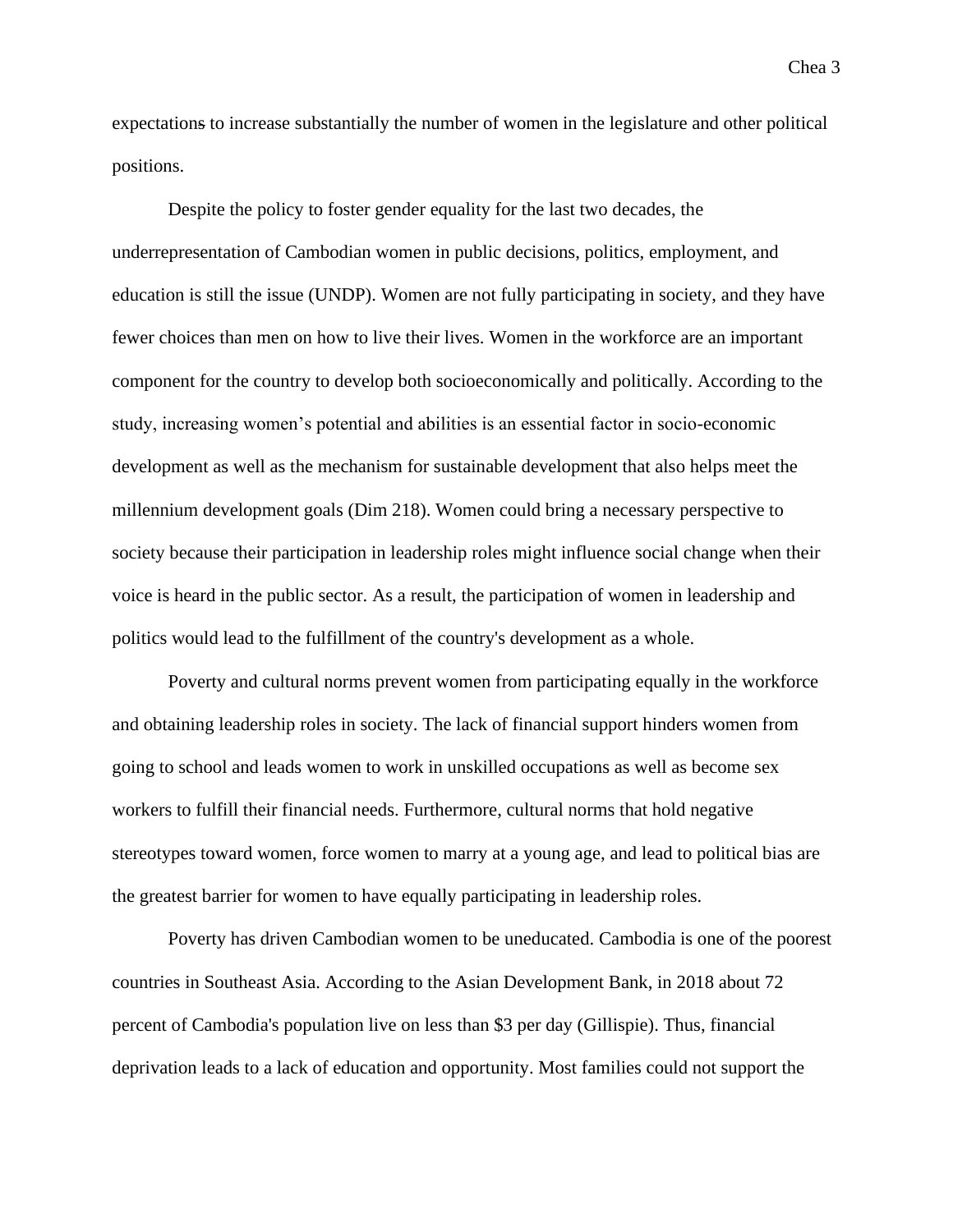necessary expenses for school such as tuition fees, uniforms, school materials, transportation to school which led to the higher chance of children dropping out from school. According to NIS, in a survey of people under the age of 18, 43 percent of girls in urban areas and 54 percent of girls in rural areas were unable to attend school in 2016 (34). About half of Cambodian women failed to be educated. Since they were not in school to consume the knowledge, they were unlikely to know about the country's history. For this reason, it made them have a hard time catching up with political issues. Because women were illiterate, people concluded that women could not be involved in the leadership roles and not be able to make necessary for the country's future.

Because of family poverty, girls are sent away to find jobs to support their families financially. In addition, without education, they aren't able to find a proper job but, rather, an unskilled labor job. Most women end up working in the garment industry or leave the country to find unskilled jobs in the neighboring countries: Malaysia and Thailand (Kaing). According to (LICADHO), the number of Cambodian women who work as laborers or domestic help in other Asian countries like South Korea keeps increasing (43). Moreover, some of them were not in safe conditions because some of them got their jobs through illegal immigration (43). Thus, those women had limited opportunities within their careers, so they remained trapped in the poverty cycle (43). More importantly, the majority of overseas workers would lead Cambodia to lose important human resources, and the absence of those women would be one of the reasons why they were underrepresented in the leadership roles.

In addition to working in menial labor and working overseas, Cambodian women were forced to be sex workers to make their living and often to help support their families.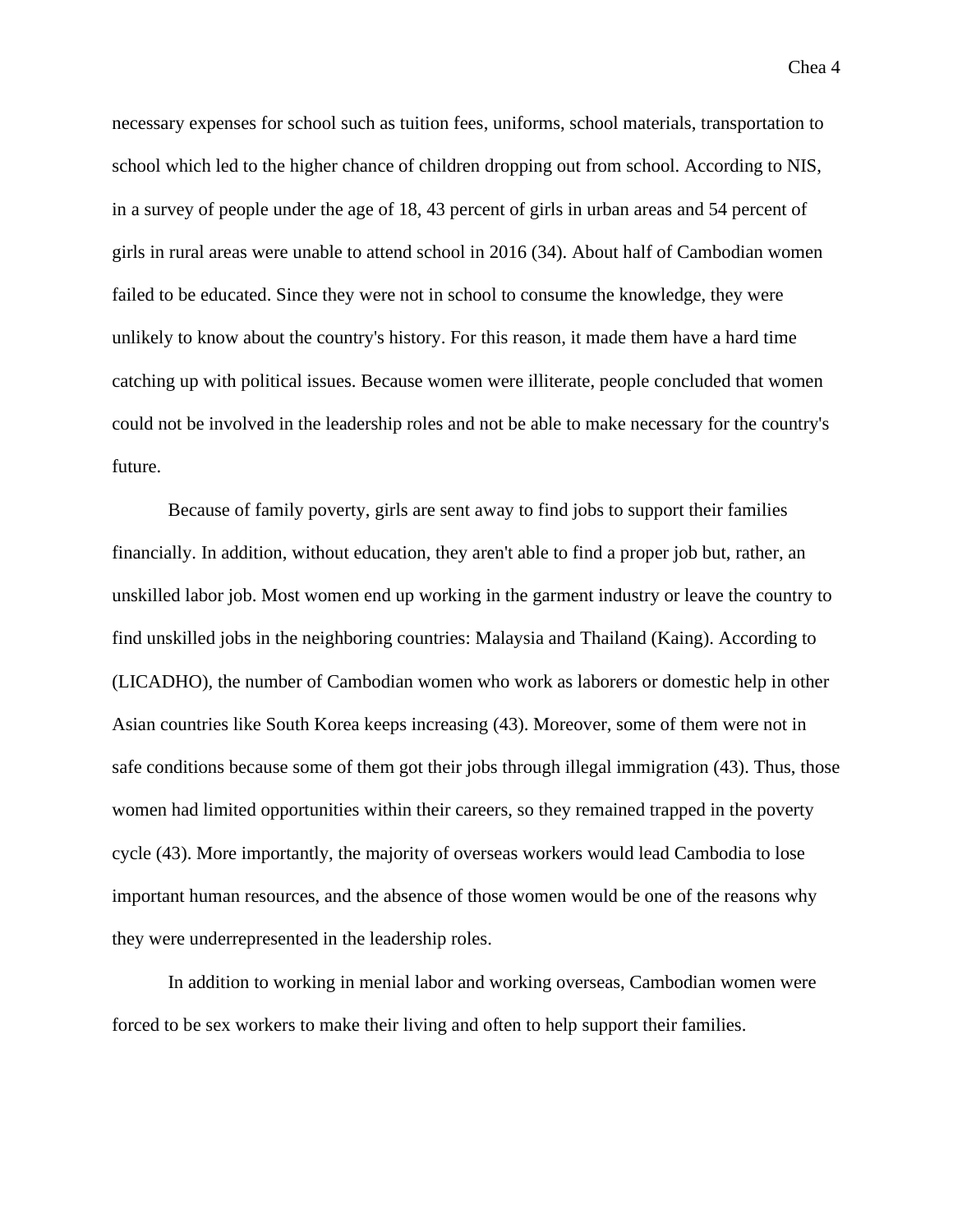The evidence shows by LICADHO, "The research indicates that 64.45 % of prostitutes have been forced into this work, 52.9% were duped by the prospect of a good job, 11.04% were sold by family members" (27). This information shows that some of them were forced to do this job, and some of them unwisely chose to work in this field because they grew up without the knowledge that would support them to find the right job. According to LICADHO, Cambodia has the largest sex industry even though it is illegal to operate this business (27). The lowest estimate of sex workers from 2002 to 2003 was 18,256 sex workers that included the directed and indirect sex workers, and the highest estimate was around 100,000 sex workers (27). This job has made Cambodian women vulnerable. They were discriminated against and were not likely to be welcome in any important leadership role in politics.

In addition to poverty, cultural norms such as negative stereotypes, early marriage, and unsuitability for politics prevent women from stepping into the advancing workforce and the public sphere. Traditionally, common negative stereotypes viewed women as weak, subservient, and submissive to men in terms of making decisions and choosing their partners (Dim 218). In society, women are infirm, less intellectual compared to men. Men are the head of the family, and for any important decision in the family, women need to seek their husband's approval first. From this misconception, women are not worthy enough to receive recognition from society. Also, women are responsible for household chores and taking care of everyone in the family (Dim 218). Women are expected to do the housework such as cooking, cleaning, doing laundry, taking care of the children and the older family members in the house. Because of misconceptions and the major workload as housewives, women don't have time to involve themselves in social work that they wish to do outside their family circle which leads to their absence.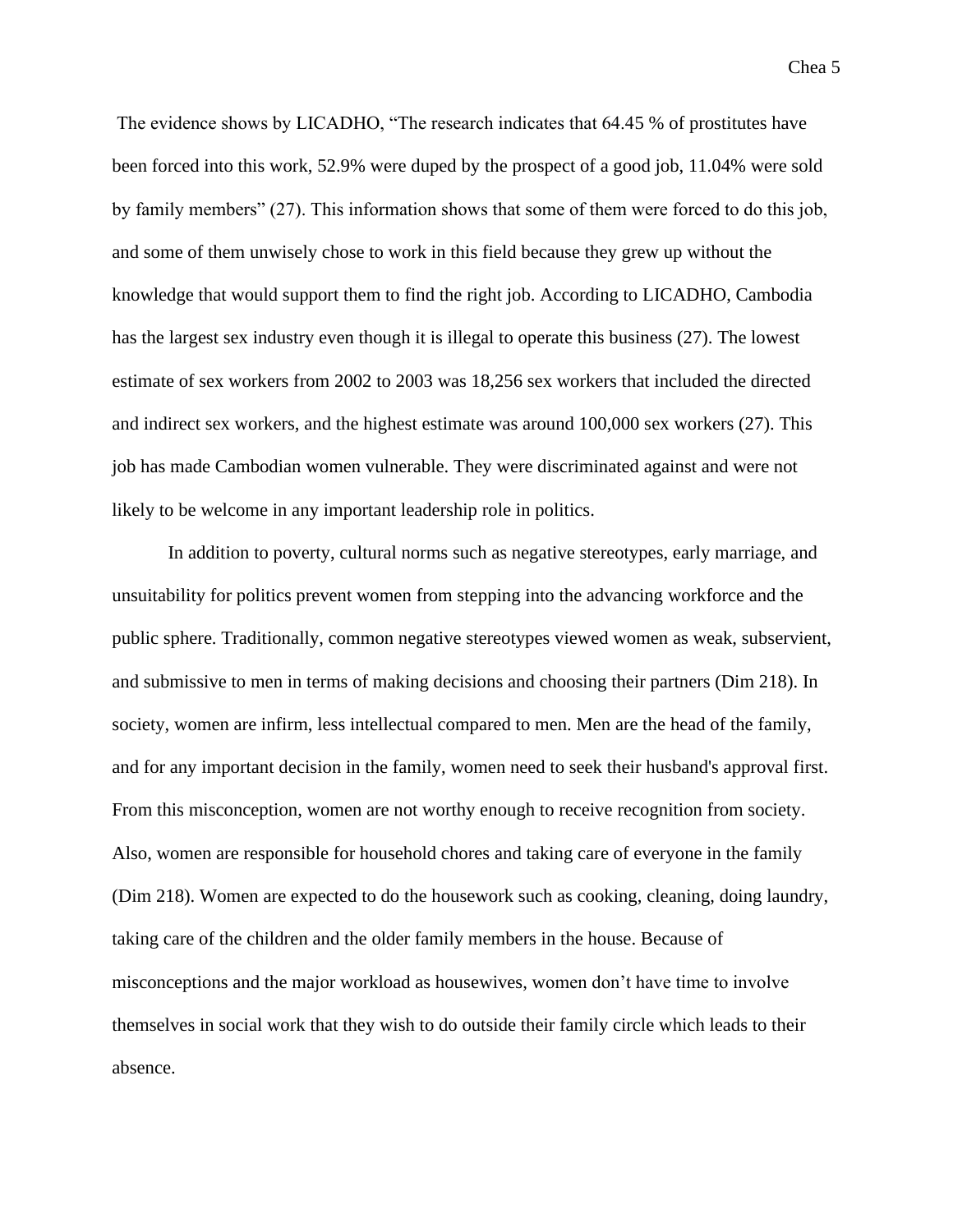Early marriage is another cultural norm that limits women's participation in the workforce and political arena. In older generations' perspectives, women are growing up to be housewives. In Cambodian society, it is hard to go back to school when you have a husband. Once women get married, they tend to prepare themselves to create a nice family, and it becomes harder to leave their family behind to pursue what they like. They know that they are going to be a mother, and they have more responsibility for taking care of their children and the family. It is the hard truth that not every woman would abandon their family just to go for her dream. According to the data from UNICEF in 2005, about 25 percent of Cambodian women aged between 20 to 24 were married before they turned 18 years old (Saoyuth). By looking at the data, we can assume that those women might not be able to finish high school or enter the university level because being married was the reason stopping them from going to school.

Early marriage became the reason for the limited choice for women to step outside their family circle to do what they want or to achieve their goals in society because they lose their chance to go to school. I remembered when I was in senior high school, there were only three female students left in the class. Some of my classmates were married before they graduated high school. Moreover, they were not able to come back to school because they had a husband and a family to take care of. Another example of my family living experience, my mother was forced into an arranged marriage with my father when she was 18. When she was 21, she had two children. She had to ask my father for everything because my father is the breadwinner. My mother sacrificed everything just for us. She didn't have time to think about her goal or wanted to be an empowered woman because, in her life, her family comes first. The story of my mother and my friends is the real example that shows that the cultural norm of being married early really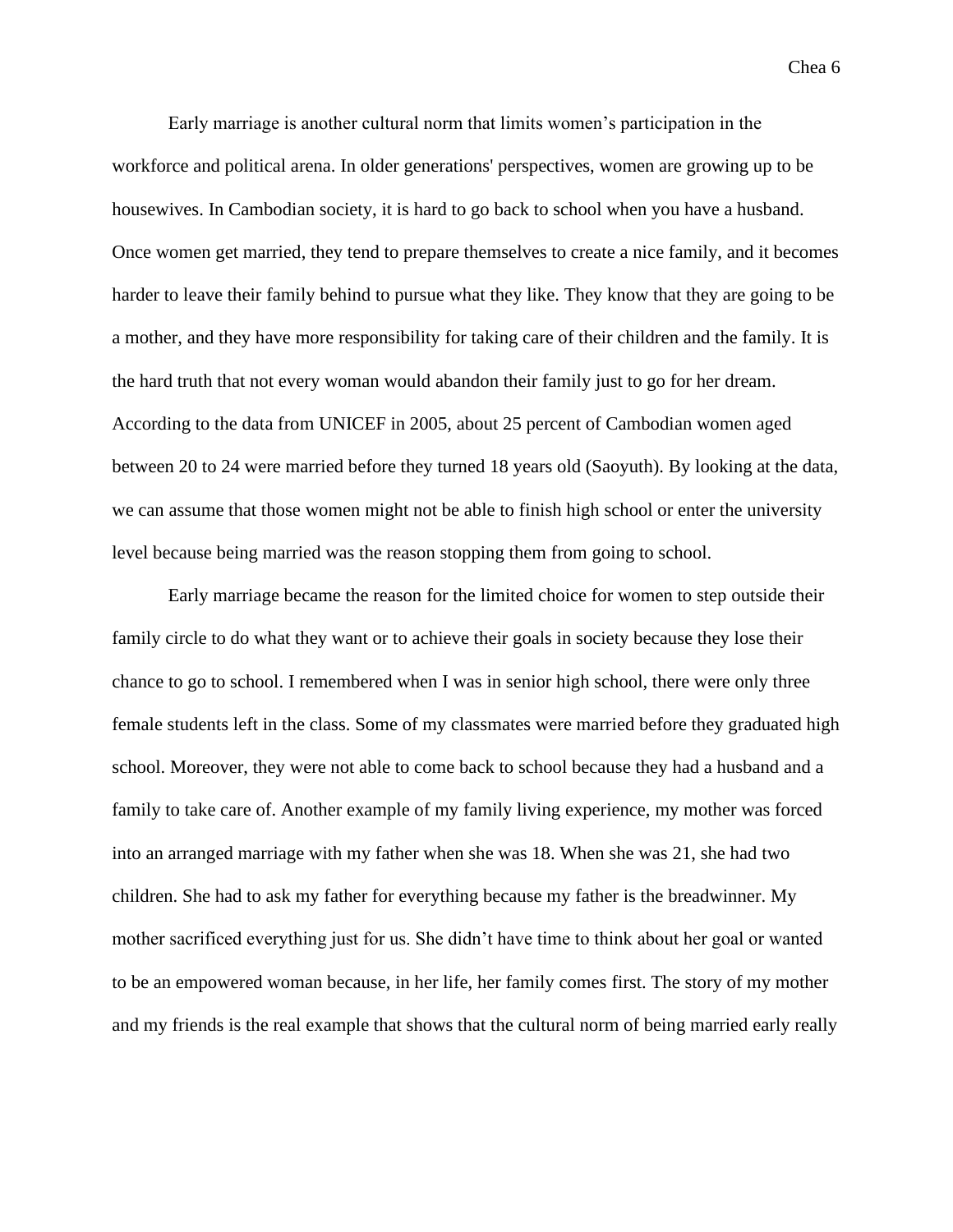affects their lives and prevents them from heading further from their family circle to the outside world.

Cultural norms also lead to political factors that prevent women from participating in leadership roles. Reference to USAID 2013, the reason that excluded women in social, political, and economic development was from the traditional mindset that thinks that women should not be involved in the important political arena because they didn't have enough capabilities to defeat the men (Dim 223). This perception has taken away women's chance to participate in any leadership and limited their choice-making to within their family. This perception is also a huge barrier for women to have the motivation to step up in the higher-leadership roles because they know that they are unlikely to be supported in this role. Furthermore, women are unlikely to be promoted as a leader in a high position to increase responsibility and power in the political arena (Dim 225). This shows that Cambodia is still the male dominant world in which most of the important jobs are taken care of by men.

Since political bias exists, it is very difficult for women to raise their status in this area even though they are capable enough to do the job well. In the Cambodian voting system, "Political parties rank their candidates on a closed list, and voters cast their ballots for a political party. Each political party is then allocated seats based on the proportion of votes cast for their party, with the candidates selected based on their rank on the party list" (Election in Cambodia, 1 and 2). Unfortunately, women don't have equal opportunities to be the party's candidate as men. Evidence shows, "the failure to place women in the first or second spot on the list was suggested as the main reason why there is such a small number of women who actually win seats" (Dim, 255). Only 0.45 percent of the total candidates and 1.76 percent were female candidates on the list for the June 2012 election (USAID 2013). The political parties paid less attention to women's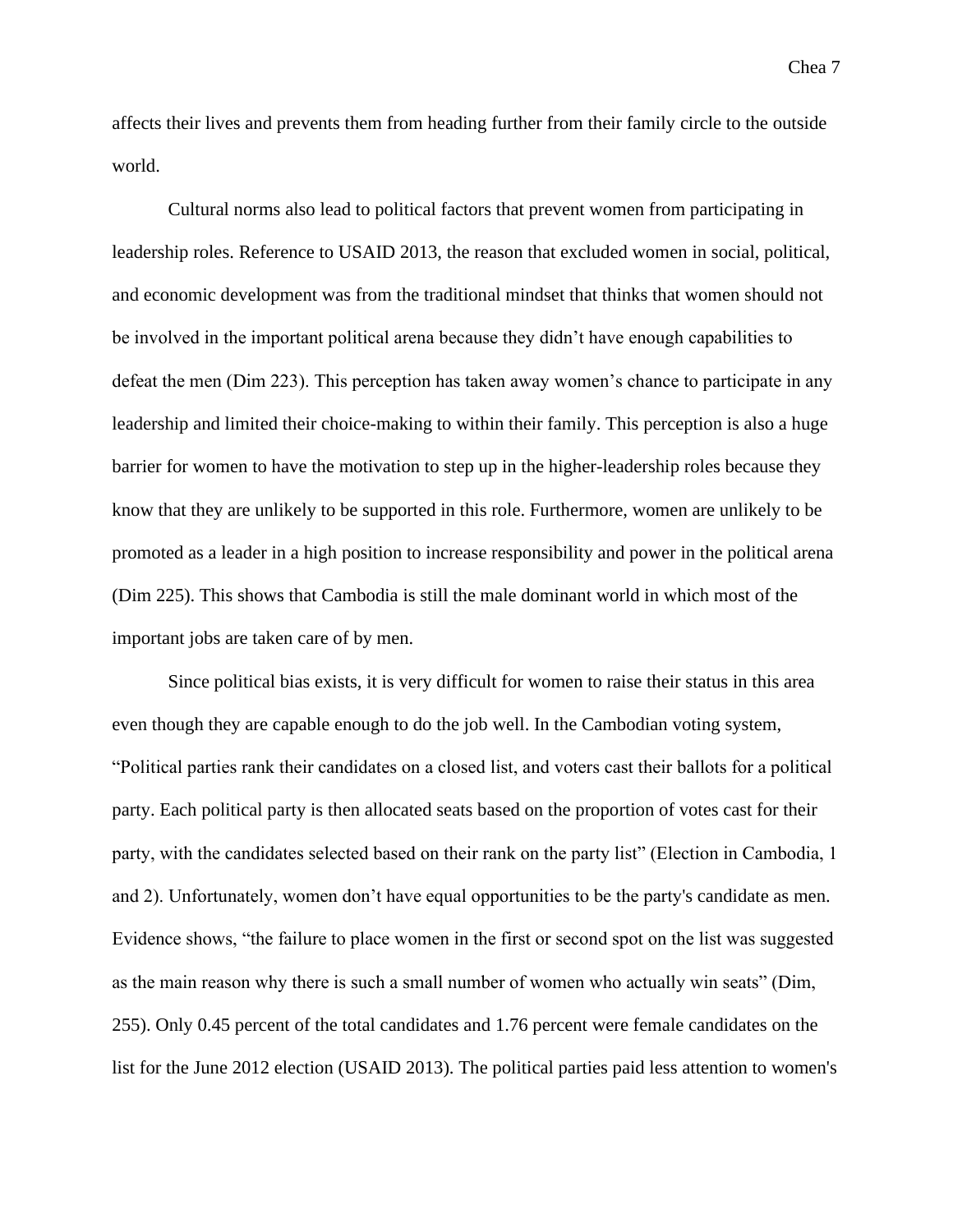role in leadership because female candidates are rarely promoted to the higher position in the party (Dim 226). In addition to the voting system, the lack of encouragement from voters that they don't trust women to be the leader is also the issue. According to USAID 2013, "Many voters do not believe in women's abilities for leadership and in their competence to manage high-ranking positions, and therefore neither support nor vote for women who are running for office" (8). Therefore, the women do not have a chance to prove their real abilities in leading the party as well as getting a high-ranking position in politics.

To increase the representation of Cambodian women in the workforce and leadership roles in society, we need to awake the consciousness of women by increasing the number of women in these roles. Next, we must provide access to education, training, and financial aid to support poor students. Then, we need to eliminate the negative stereotypes of women by getting help from the government and creating programs to support women in the workforce and leadership roles. Lastly, we should promote this campaign through social media.

Increasing the number of women in leadership roles awakens and empowers other women to follow in those footsteps. As stated by USAID 2013, women normally have low selfesteem, and because of that they are afraid or refuse to step into a more responsible job like higher-ranking positions in politics (9). Evidence shows that to positively encourage women to be interested in leadership roles increased the number of women in political parties because those empowered women would have a powerful influence on other women's lives by having a chance to use their rights and voice to fight against social injustice of violence and exploitation (Dim 227). Women empowered women. Thus, women will start to pay more attention surrounding issues that happen in their community and other women as well. Having role models seems like

Chea 8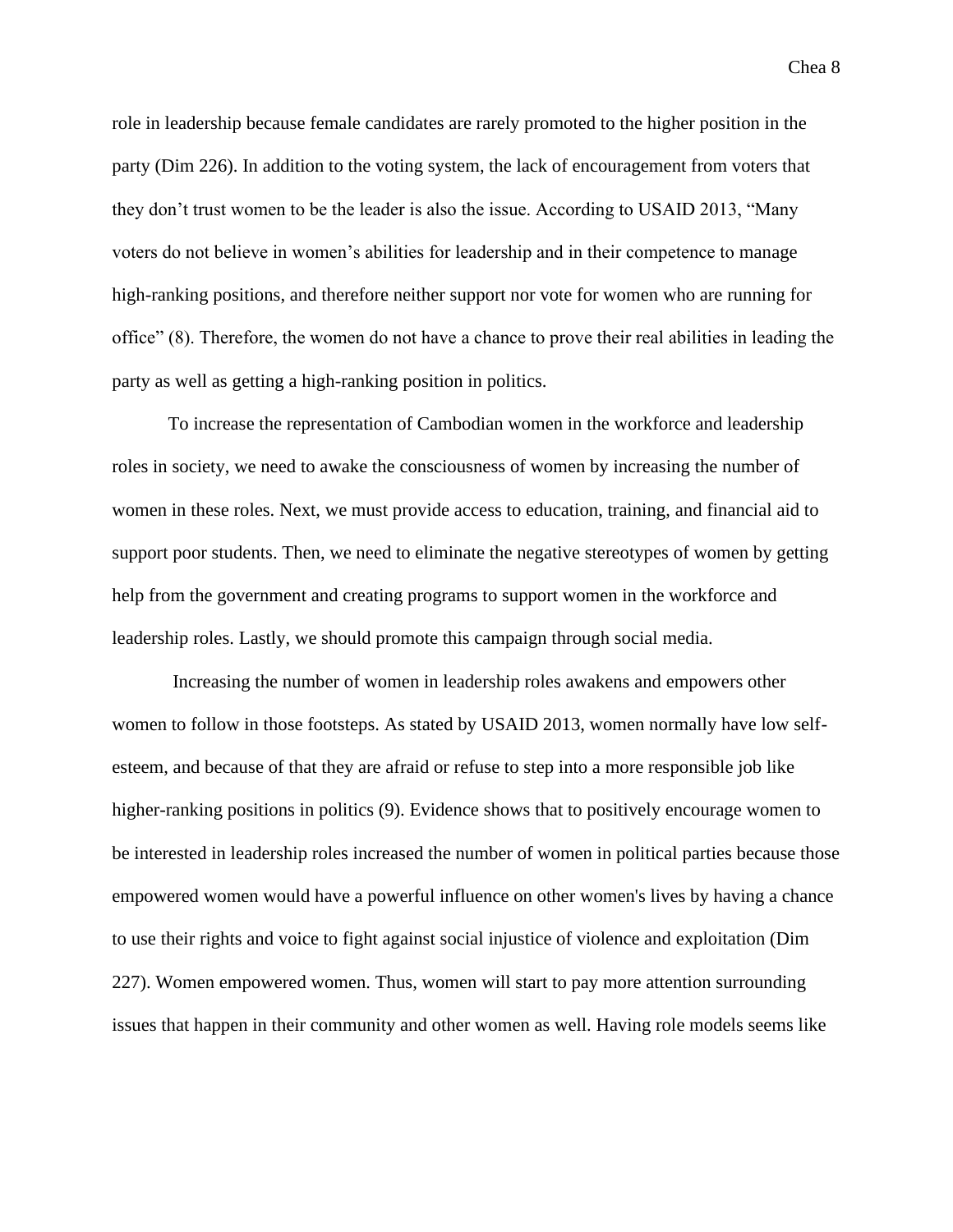the best method for encouraging and motivating them to come to their consciousness that they also could do the better things that their role model can do to support themselves and the country.

After making women aware of their potential, enhancing the educational system available for all women is the next solution to increase the number of women in leadership roles. Education is necessary for women because it teaches women about the morals of living, educational history, social issues, and other important things that are useful for them as a foundation to create their lives within their choices. Moreover, education could raise the women's awareness of their rights and acknowledge all factors that lead to bias against them (USAID 2013). Educated women know more about their real potential and how they can reach that potential to use in their role as good citizens and leaders of the country. Therefore, higher education should be prioritized for women because it is a way to increase their knowledge and gain more capability to compete with men in leadership roles whether in politics or society (Dim 223 and 224). Without education, women are perceived as unqualified for leadership positions (Dim 224). As a result, education is a really important factor that leads women to leadership roles and allows them to gain more necessary knowledge to back up their potential because to get into a high-ranking position, I believe, we need to have high educational background.

However, accessing education might be hard for girls who come from low-income families because their families might not be able to support them in going to school. They have to find a job to support themselves and their family; that would take away their chance to go to school. To implement this case, financial aid and scholarship would be the best option that could help those girls that are having a hard time paying for their tuition and other necessary fees for going to school. Fortunately, there was a program called "OPTION" that Cambodia got financial support from UNICEF and the U.S. Department of Labor to provide scholarships to aid the girls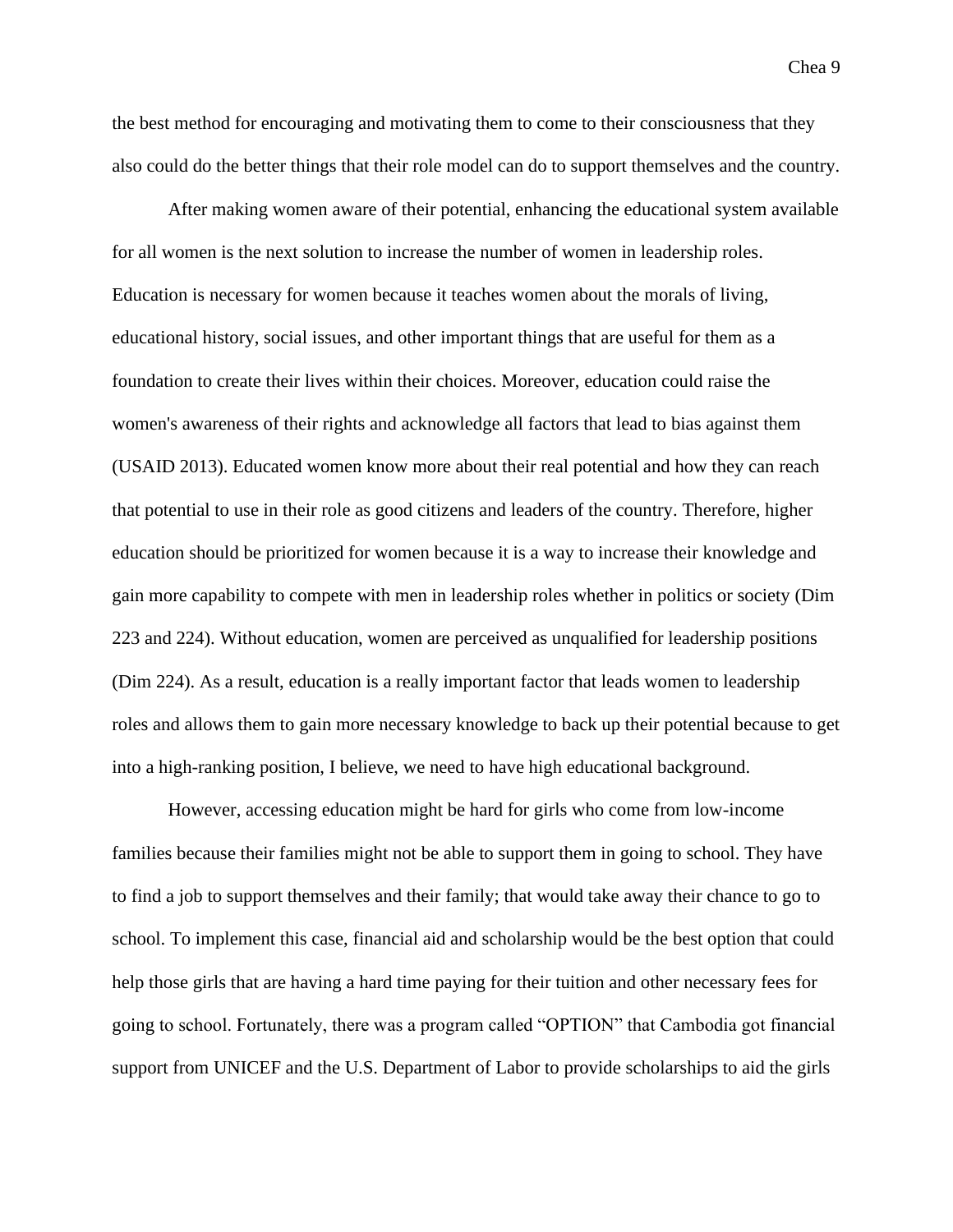who are not able to remain in school (Gillispie). This scholarship is very impactful because it not only can keep girls going to school but also help prevent girls who need to migrate because of family and natural circumstances from being sexually trafficked (Gillispie). By having financial support, we could gain more women in the school. There is a hope that in the next generation, Cambodia will gain more educated women that are full of capabilities that could help the country to grow sustainably.

In addition to education, providing social training helps strengthen women's skills to step into larger leadership roles in society and politics. School is where the women can go to get the knowledge, but it also requires them to join any necessary programs or organizations to apply their knowledge from school to use in the real working world. Providing social training programs within the country such as occupational training, vocational education, and entrepreneurship training could also encourage women to gain leadership and other necessary skills (USAID 2013). Within the training, women have the chance to build up their leadership skills, social interaction, knowledge, and ways to uplift equal rights and social development (Dim 226). Therefore, practical training helps women to be ready for their future careers and to be involved in civil society without fear, which would lead them to get another great strength to fight injustice. Thus, creating some program that could gather women to join and train them to be a leader at an early age could help a lot to strengthen their skill and their confidence to show the world about their voice and their powerful self that lead to a big change.

The next possible solution is to eliminate the negative stereotypes that view the role of women to be weak and submissive to the term of men in society. In order to increase the representation and the participation of female candidates in politics, people need to get rid of the gender stereotype that shapes the women to the domestic job and that sees them as less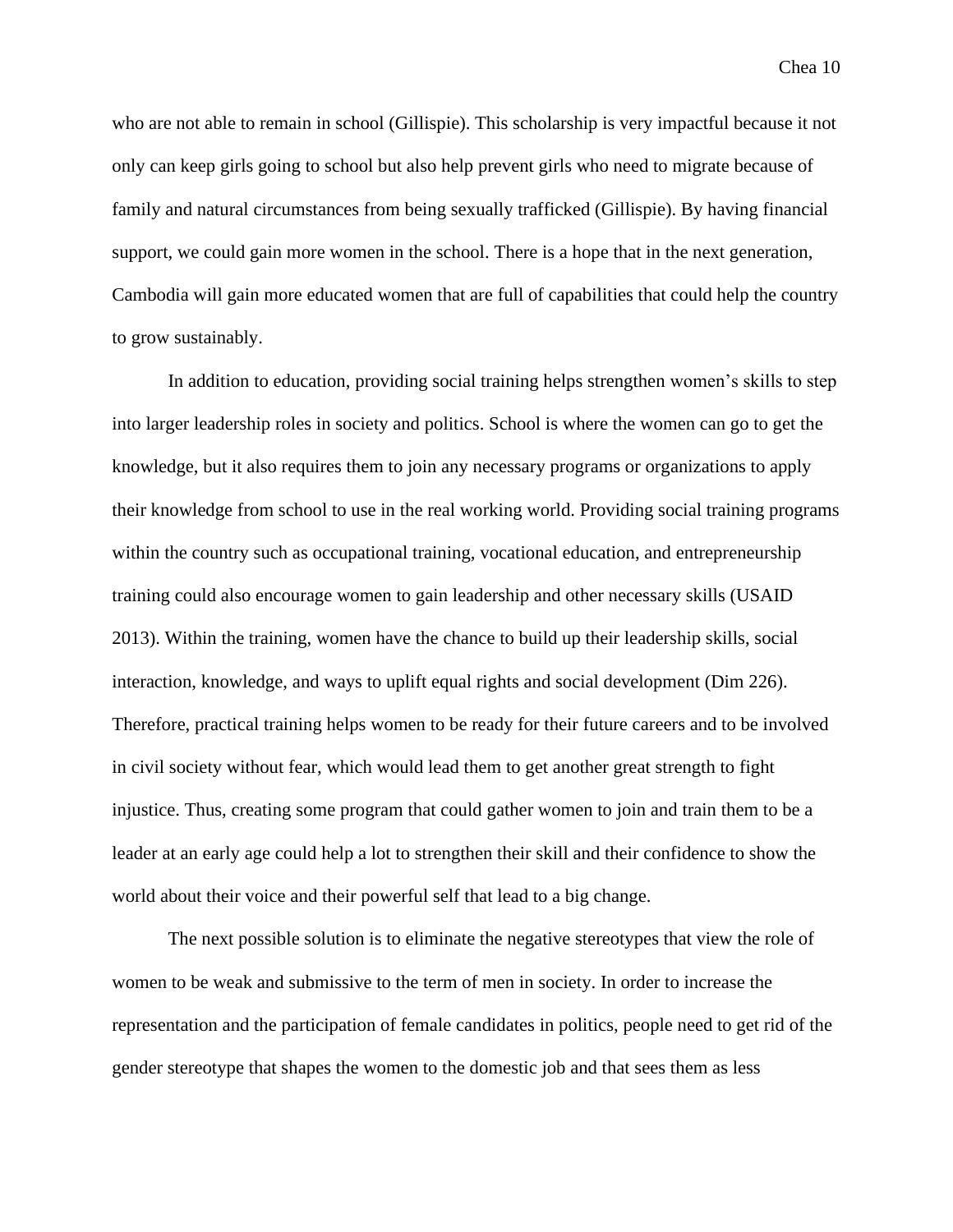intelligent, less competent than men (Dim 223). This could be challenging because of the traditional perspective from generation to generation, but we could find a way to reduce it step by step by proving how important women's voices and abilities could impact the society and sustainable development of a country's well-being. According to the study, people need to change their negative mindset and give women more value and understand the hardship that women go through in society because of the misconceptions of gender stereotypes (Dim 227). Also, I believe to eliminate this gender norm starts from the family and the community that they live in. Family is the first potential support for the girl emotionally, physically, and financially. If they live in a family and the community that supports them through hardship and pushes them to do whatever they want to do without limiting their choices, they would definitely have the freedom to step outside the family circle to join the society to develop the country.

Another factor to resolve this stereotype factor is to encourage the government to promote and increase the leadership role for women without bias. According to the USDP, the Cambodian government has strengthened its promotion of women in leadership by the "Leading the Way for Gender Equality" (LWGE) that progresses from 2017 to 2020. This program was led by the Ministry of Women's Affairs, "Key areas of intervention include policy development and monitoring for gender equality and gender mainstreaming across sectors; engagement of youth, media, and educational institutions for gender equality; promotion of women in public decision making and feminist leaderships; inclusion of disadvantaged groups of women and girls; and support to partnerships, research and learning on gender equality and women's empowerment" (USDP). By 2019, the LWGE program has contributed to increasing the number of women in civic service by one percent annually. Even though it was a slow process, at least there was an improvement showing that the governors have been working on implementing this issue.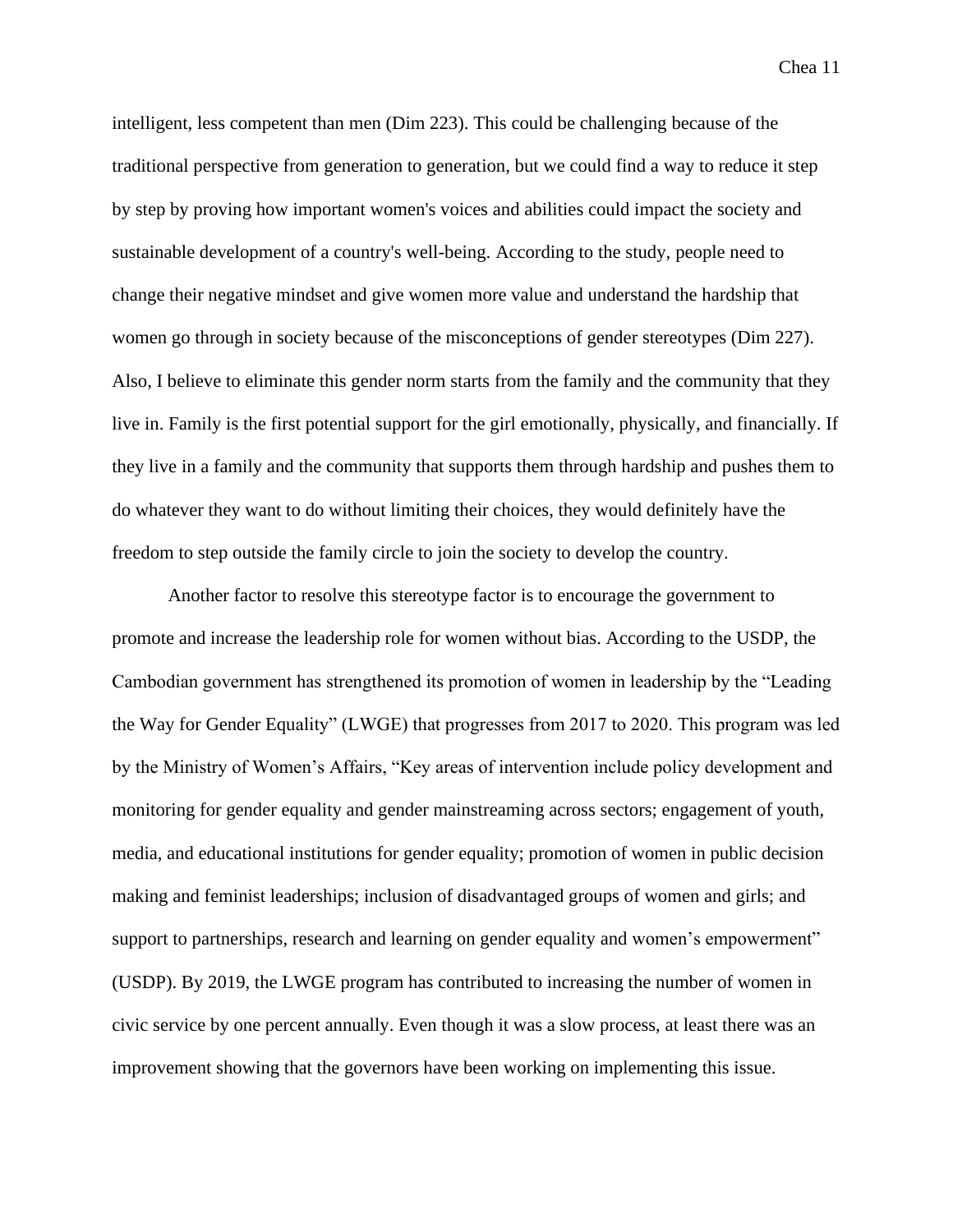Hopefully, there will be more effective solutions stimulated by the government to work on this issue. Therefore, sooner or later Cambodia will have more women involved in the leadership role in the society as well as the political role that would play an important part to develop the county.

The last effective factor that I would recommend to gather the attention and promote Cambodian women to participate in leadership roles is the widespread use of social media. In this current generation, social media plays a major role to spread information and influence people all around the world just for one click. Social media provides a great space for spreading information to build a democratic culture, altering the public attitude, and building women's leadership skills in public engagement (Dim 228). Social media also brings social connection and interaction from all parts of the country to lead a way for people to have an awareness of the importance of women empowerment (Dim 228). Moreover, on this platform, women have the equal opportunity to discuss and express their deepest calling and their concern to develop the country (Dim 228). Like the LWGE program mentioned above, it received the greatest support from the media program that helps disseminate the important goal of the program to the youths and the public sectors. In 2017, the program conducted the media code of "Reporting Violence Against Women" as a debate through feminist leadership sessions and social media, and it reached more than two million Cambodian youths to participate and involve in that session (USDP). This successful widespread use of social media can prove that social media is a useful and fastest tool to spread information and gather people's attention to the social issues that happen to the world.

All of the solutions that I researched and proposed above follow the pillars of civility, of the three Cs: Consciousness, Creativity, and Community. Consciousness is the ability to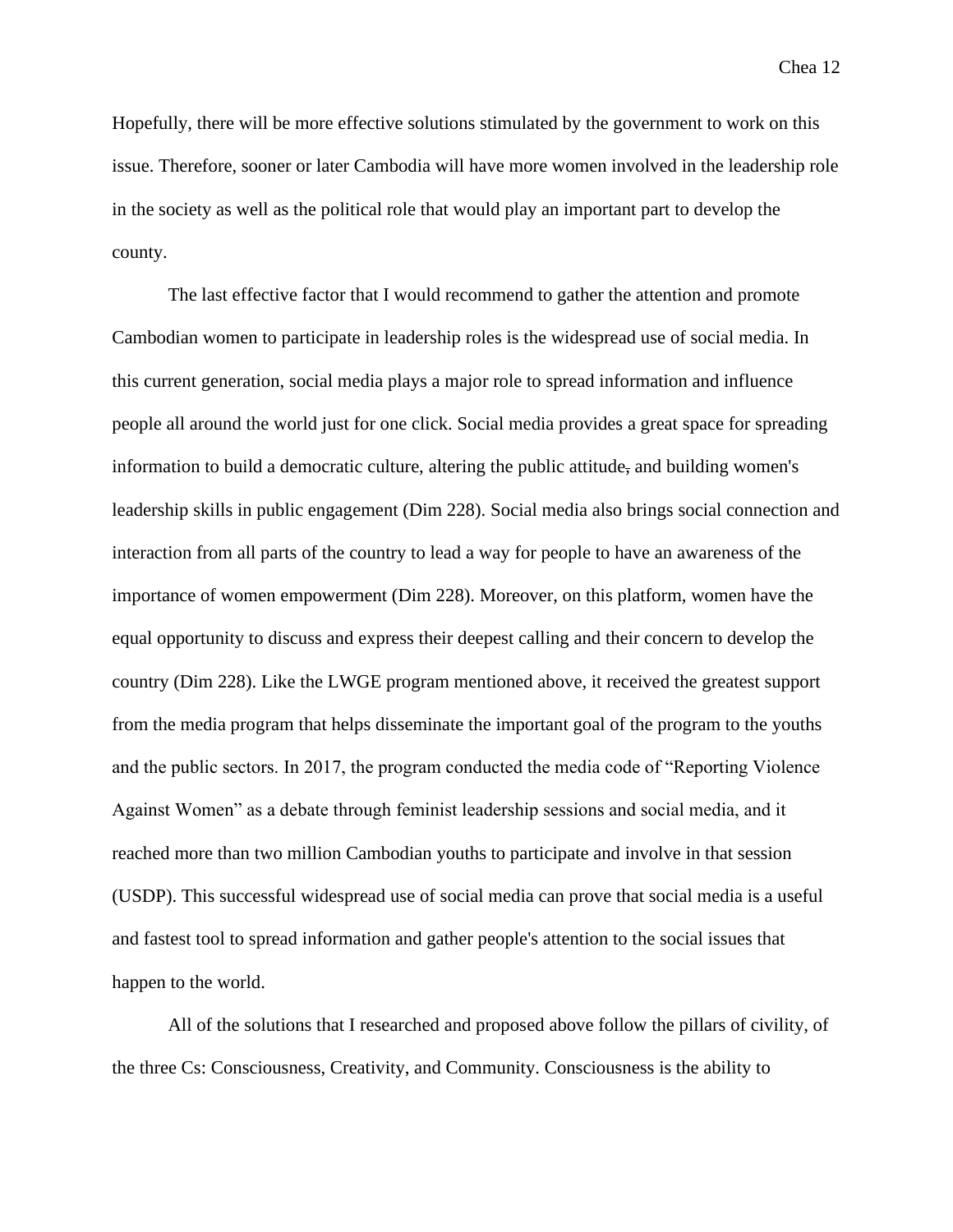personify the concepts of emotional intelligence based on being aware of our own feelings and bias and how our actions impact others (Lustbader 8). Having role models could influence and motivate the women who choose to be silent to be aware and come to their senses that they could go do like others can do and have their own goal to work on. The next pillar: Creativity allows people to become open-minded to the surrounding environment and implicit problem solving (Lustbader 11). It is the same as the way to empower women in leadership is the first to make them conscious of knowing what they want to do. Then, it's time for them to find a way to help themselves to reach their goal by the support of education and leadership training to gain their confidence and experiences. The last pillar: Community, is the sense of connecting by providing the service to enhance the physical and emotional to build positive social skills (Lustbader 13). Therefore, the family and surrounding environment is the best supporting system plus the political reinforcements and the media platform that encourage women to gain more voice and be involved in society. As a result, civility plays a significant role in motivating women to overcome from their comfort zone to step into a bigger role as the leader to expand sustainable development.

Underrepresentation of women in politics and leadership roles is still a continuing issue in Cambodia that needs to be solved so that women would have equal opportunities to participate in leadership roles as well as leading the country. This contentious issue happened because of poverty and the incivility throughout Cambodian society, the cultural restriction of women's obligations as housewives not valuable enough to be the leader of the country. This traditional perspective has deeply shaped Cambodians' mindset and is hard to change, but we can fight for this so that it won't bring much of this thought to the next generations. The government has been reinforced to solve this issue by creating rules and programs to promote more women in society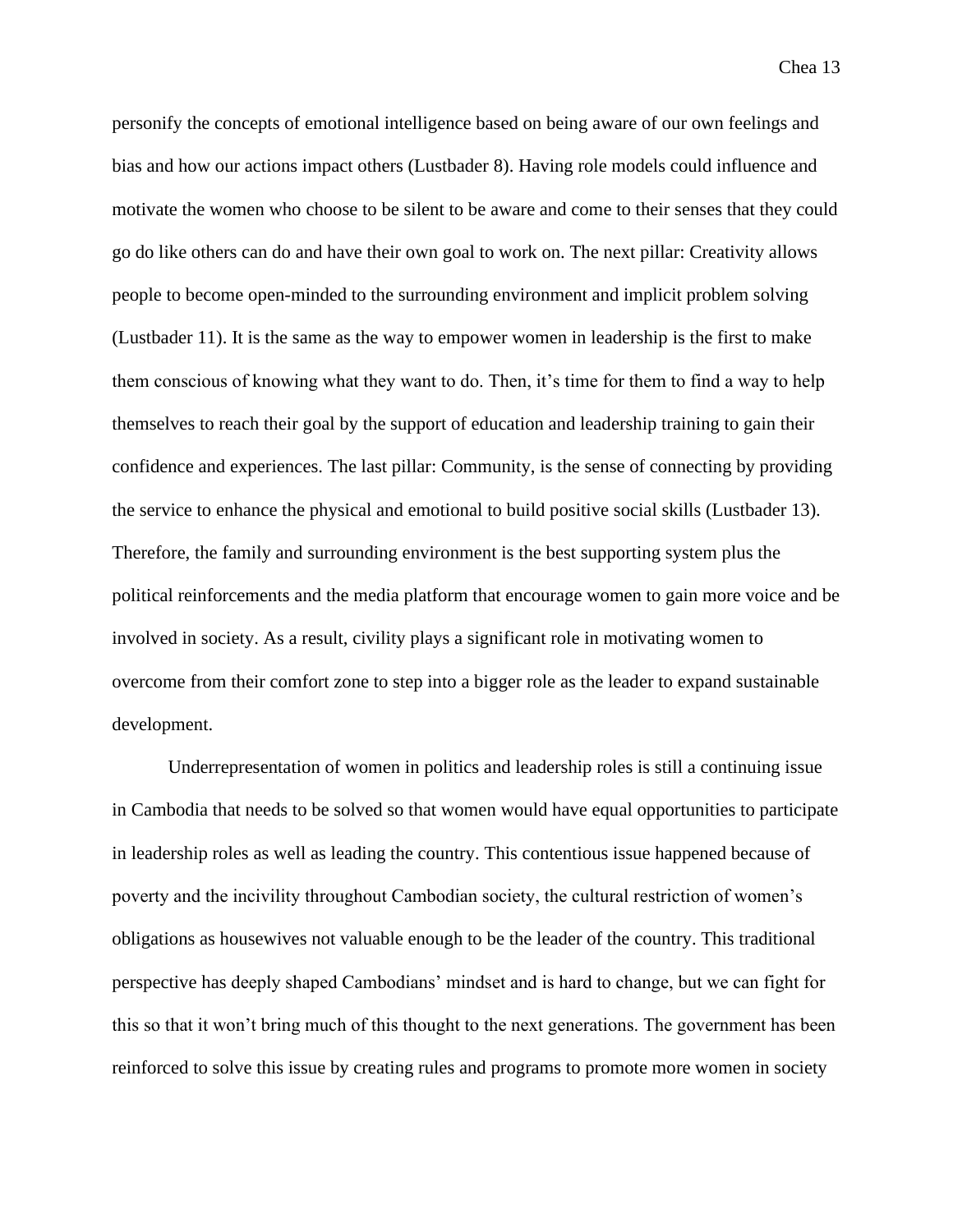and in political roles. On top of that, we need to take action to eliminate these negative stereotypes and uplift women's voices in public and encourage women to become leaders both in their family and the country. From this progress, hopefully, Cambodians will gain more empowered women that have full potential and commitment to become leaders to help Cambodia step out from poverty and become a sustainable development country.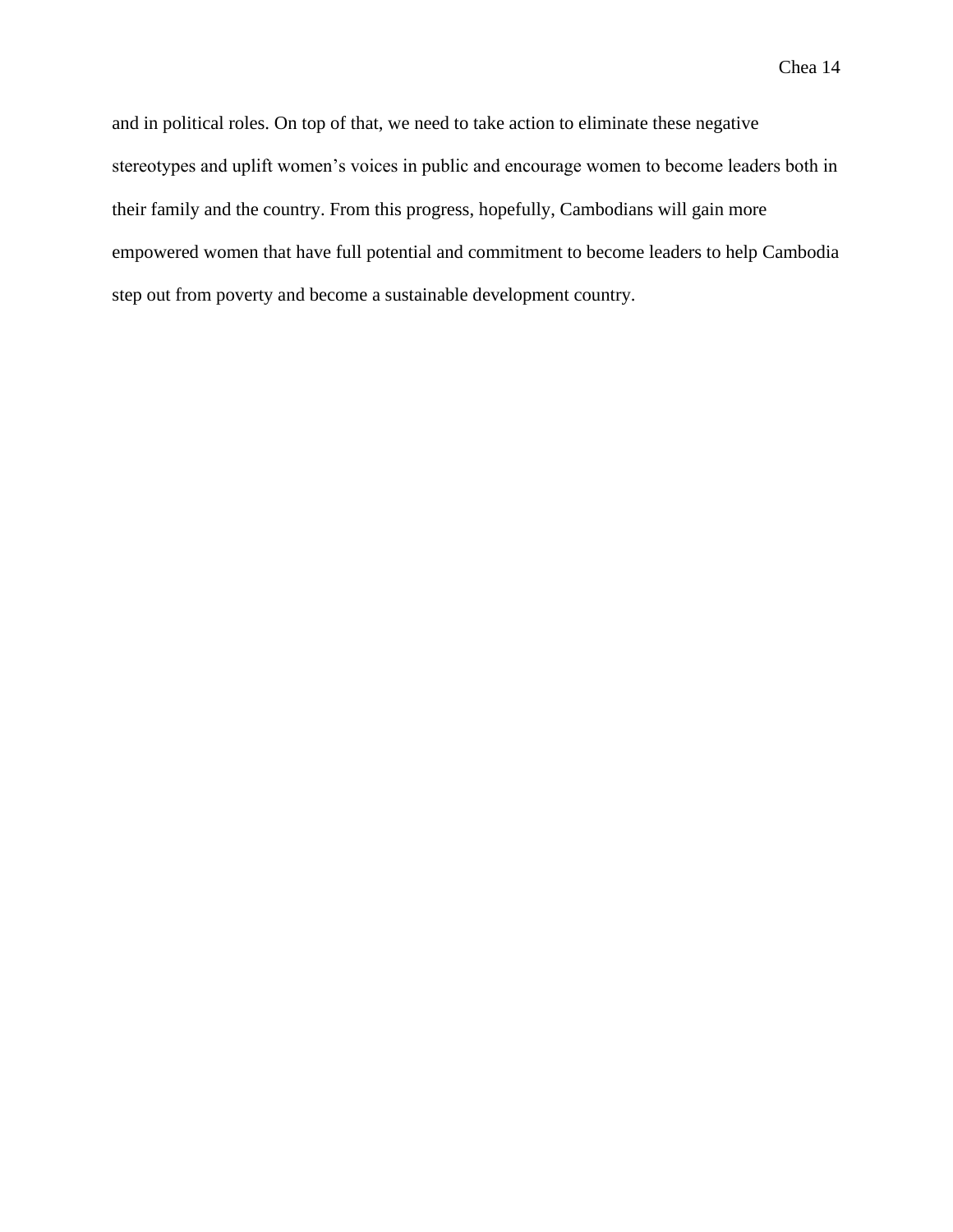## Works Cited

- Dim, Phirun. "*Cambodian Women's Roles in Education and Leadership*: Empowerment." *Cambodia Journal of International Studies* (2018): 55. uc.edu.kh/userfiles/file/cjis/Dim%20CJIS%202(2).pdf.
- "Elections in Cambodia: 2017 Local Council Elections." *International Foundation for Electoral Systems*, 30 May. 2017,

www.ifes.org/faqs/elections-cambodia-2017-local-council-elections.

- Gillispie, Angelina. "Girls' Education in Cambodia Fights Inequality and Rural Isolation." *The Borgen Project*, 19 June. 2018, https://borgenproject.org/girls-education-in-cambodia/.
- Kimseng, Men. "Cambodia Struggling with Goals for Women Empowerment." *VOA Khmer*, 27 Mar. 2015,www.voacambodia.com/a/cambodia-struggling-with-goals-for-womenempowerment/2696927.html.
- Lustbader, Paula. "Embracing Our Shared Humanity: Civility for Our Times." Alfie Scholar, www.alfiescholars.org/apply.
- "Partnership for Gender Equality Phase IV: UNDP in Cambodia." *UNDP*, www.kh.undp.org/content/cambodia/en/home/projects/partnership-for-gender-equity-phase-iii/.
- "Policy Brief: Women's Political Representation in Cambodia." *USAID*, July. 2013, www.cchrcambodia.org/admin/media/analysis/analysis/english/2013\_07\_26\_CCHR\_Policy\_Brie f%20\_%20Women\_s\_Political\_Representation\_in\_Cambodia\_ENG\_Final.pdf.
- Saoyuth, Dara. "Young and Married." *Young and Married | Phnom Penh Post*, Post Media Co Ltd The Elements Condominium, 18 May. 2011, www.phnompenhpost.com/lift/young-and-married.
- *The Situation of Women in Cambodia*. LICADHO, July 2004, www.fidh.org/IMG/pdf/kh2004\_womenen.pdf.
- Stankovits, Elizabeth. "7 Things to Know about Women's Rights in Cambodia." *The Borgen Project*, 26 Oct. 2020, borgenproject.org/7-facts-womens-rights-in-cambodia/.